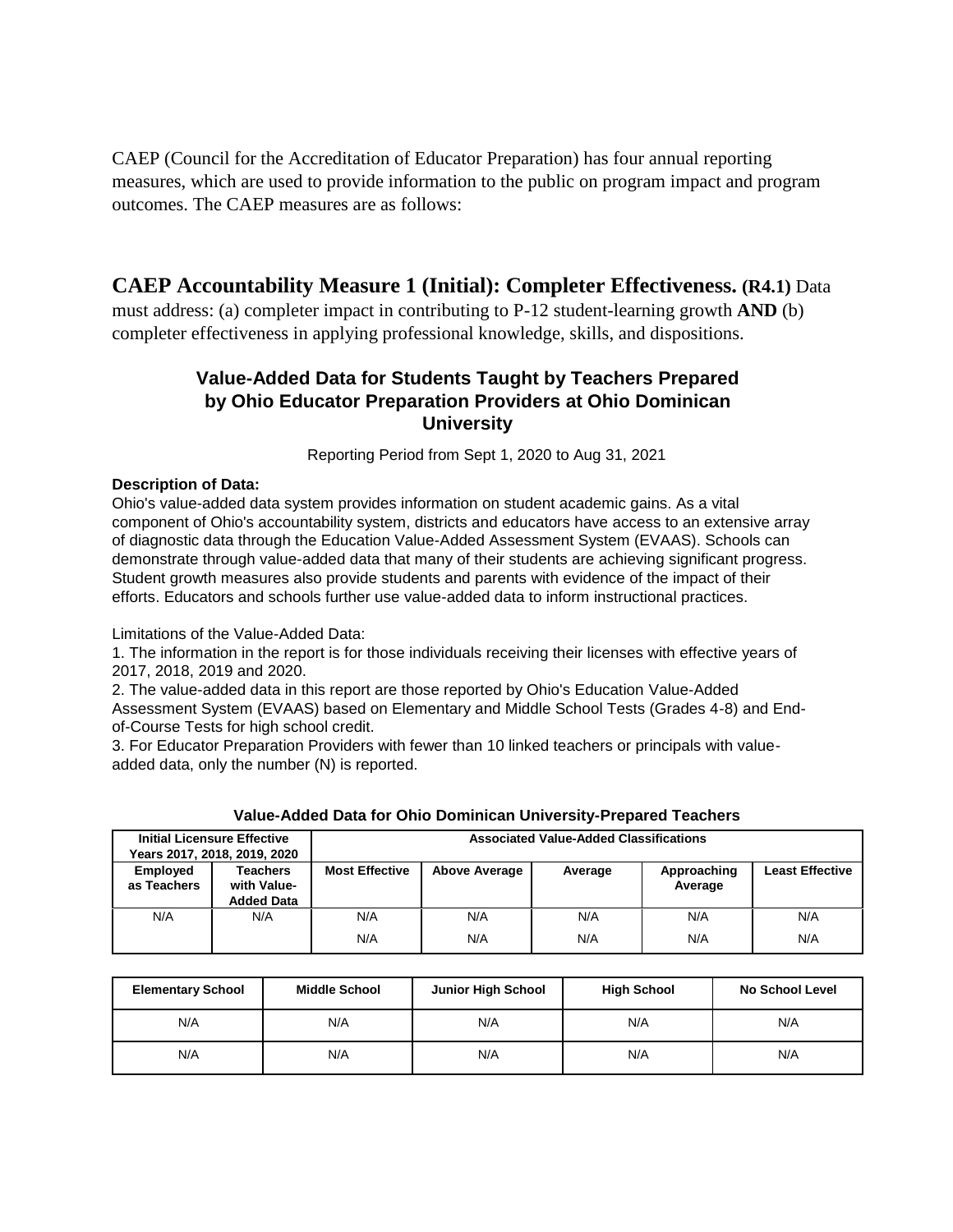| <b>Teachers Serving by School Type</b> |                      |                    |                                             |                    |                |
|----------------------------------------|----------------------|--------------------|---------------------------------------------|--------------------|----------------|
| Community<br><b>School</b>             | <b>Public School</b> | <b>STEM School</b> | <b>Educational</b><br><b>Service Center</b> | <b>Career-Tech</b> | No School Type |
| N/A                                    | N/A                  | N/A                | N/A                                         | N/A                | N/A            |
| N/A                                    | N/A                  | N/A                | N/A                                         | N/A                | N/A            |

| Teachers Serving by Overall Letter Grade of Building Value-Added |     |     |     |     |           |
|------------------------------------------------------------------|-----|-----|-----|-----|-----------|
| m                                                                | в   | u   | D   |     | <b>NR</b> |
| N/A                                                              | N/A | N/A | N/A | N/A | N/A       |
| N/A                                                              | N/A | N/A | N/A | N/A | N/A       |

| <b>Teachers Serving by Minority Enrollment by Quartiles</b> |                             |                            |                     |                             |  |
|-------------------------------------------------------------|-----------------------------|----------------------------|---------------------|-----------------------------|--|
| <b>High Minority</b>                                        | <b>Medium-High Minority</b> | <b>Medium-Low Minority</b> | <b>Low Minority</b> | <b>No Minority Quartile</b> |  |
| N/A                                                         | N/A                         | N/A                        | N/A                 | N/A                         |  |
| N/A                                                         | N/A                         | N/A                        | N/A                 | N/A                         |  |

#### **Teachers Serving by Poverty Level by Quartiles**

| <b>High Poverty</b> | <b>Medium-High Poverty</b> | <b>Medium-Low Poverty</b> | <b>Low Poverty</b> | <b>No Poverty Quartile</b> |
|---------------------|----------------------------|---------------------------|--------------------|----------------------------|
| N/A                 | N/A                        | N/A                       | N/A                | N/A                        |
| N/A                 | <b>NA</b>                  | N/A                       | N/A                | N/A                        |

\* Due to the preliminary nature of the data and staffing at ESC/district level, certain demographic variables have **not been reported for some schools.**

## **Ohio Teacher Evaluation System (OTES) Results for Ohio Teachers Prepared by an Ohio Educator Preparation Provider at Ohio Dominican University**

Reporting Period from Sept 1, 2020 to Aug 31, 2021 (Data Source: Ohio Department of Education)

#### **Description of Data:**

Ohio's system for evaluating teachers (Ohio's Teacher Evaluation System) provides educators with a detailed view of their performance, with a focus on specific strengths and opportunities for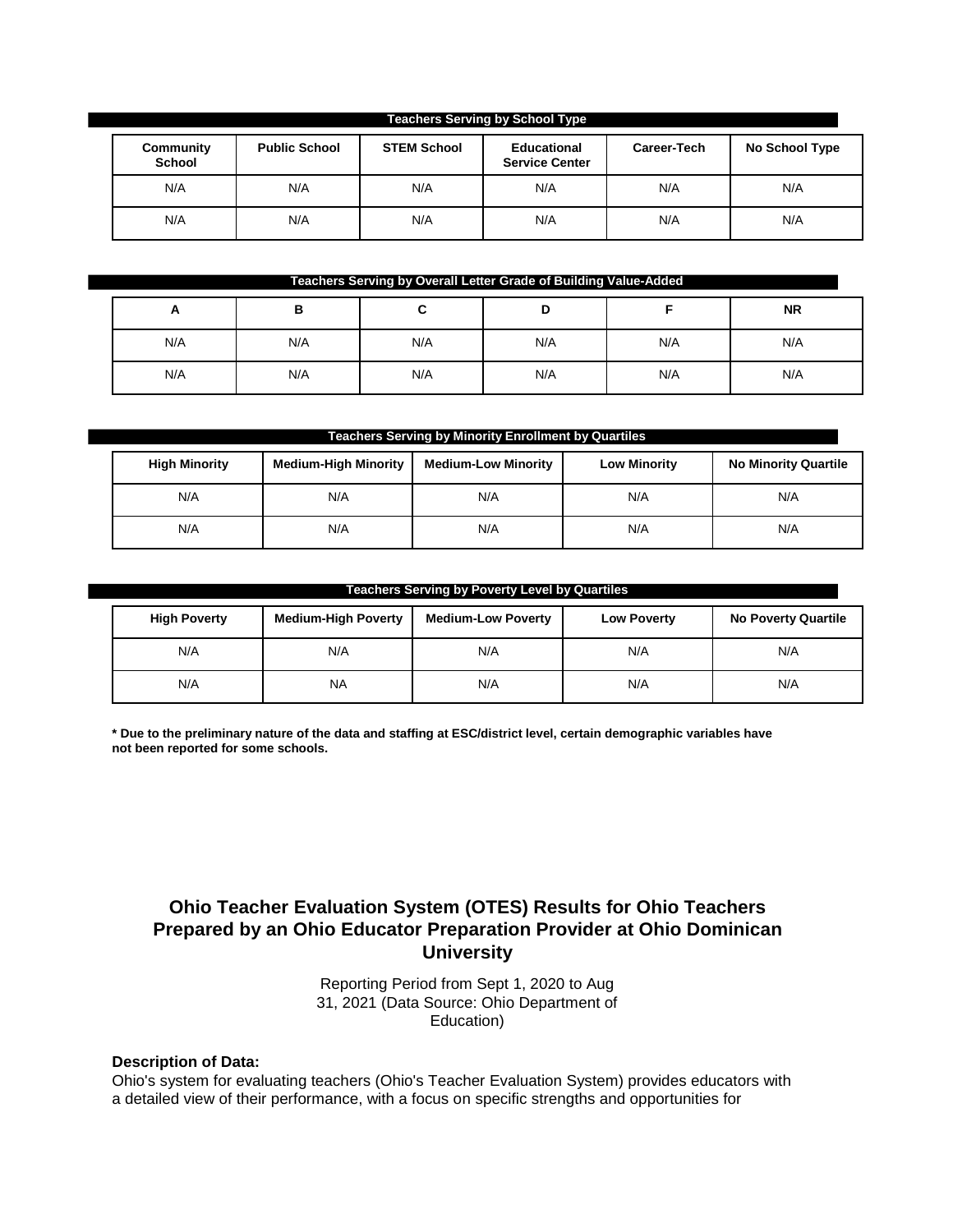improvement. The system is research-based and designed to be transparent, fair, and adaptable to the specific contexts of Ohio's school districts. Furthermore, it builds on what educators know about the importance of ongoing assessment and feedback as a powerful vehicle to support improved practice. Teacher performance and student academic growth are the two key components of Ohio's evaluation system.

An apparent dip in evaluations for the most recent "Initial License Effective Year" cohort comes from the perception that any given year's evaluation results are actually a chronological view of evaluations. Rather, it's a view of the evaluations from that school year, showing four different cohorts of licensed educators. The most recently licensed cohort will eventually have more evaluation results in its second year as more educators find employment as teachers or principals.

Limitations of the Ohio Teacher Evaluation System (OTES) Data:

1. The information in the report is for those individuals receiving their licenses with effective years of 2018, 2019, 2020 and 2021.

2. The teacher evaluation data in this report are provided by the Ohio Department of Education. 3. Due to ORC 3333.041(B), annual results must be masked for institutions with fewer than 10 completers with OTES data.

| <b>Associated Teacher Evaluation Classifications</b> |                 |           |                 |                 |  |
|------------------------------------------------------|-----------------|-----------|-----------------|-----------------|--|
| <b>Initial Licensure</b><br><b>Effective Year</b>    | # Accomplished  | # Skilled | # Developing    | # Ineffective   |  |
| 2017                                                 | 16              | 16        | N <sub>10</sub> | N <sub>10</sub> |  |
| 2018                                                 | N <sub>10</sub> | 17        | N <sub>10</sub> | N <sub>10</sub> |  |
| 2019                                                 | N <sub>10</sub> | 21        | N <sub>10</sub> | N <sub>10</sub> |  |
| 2020                                                 | N <sub>10</sub> | 15        | N <sub>10</sub> | N <sub>10</sub> |  |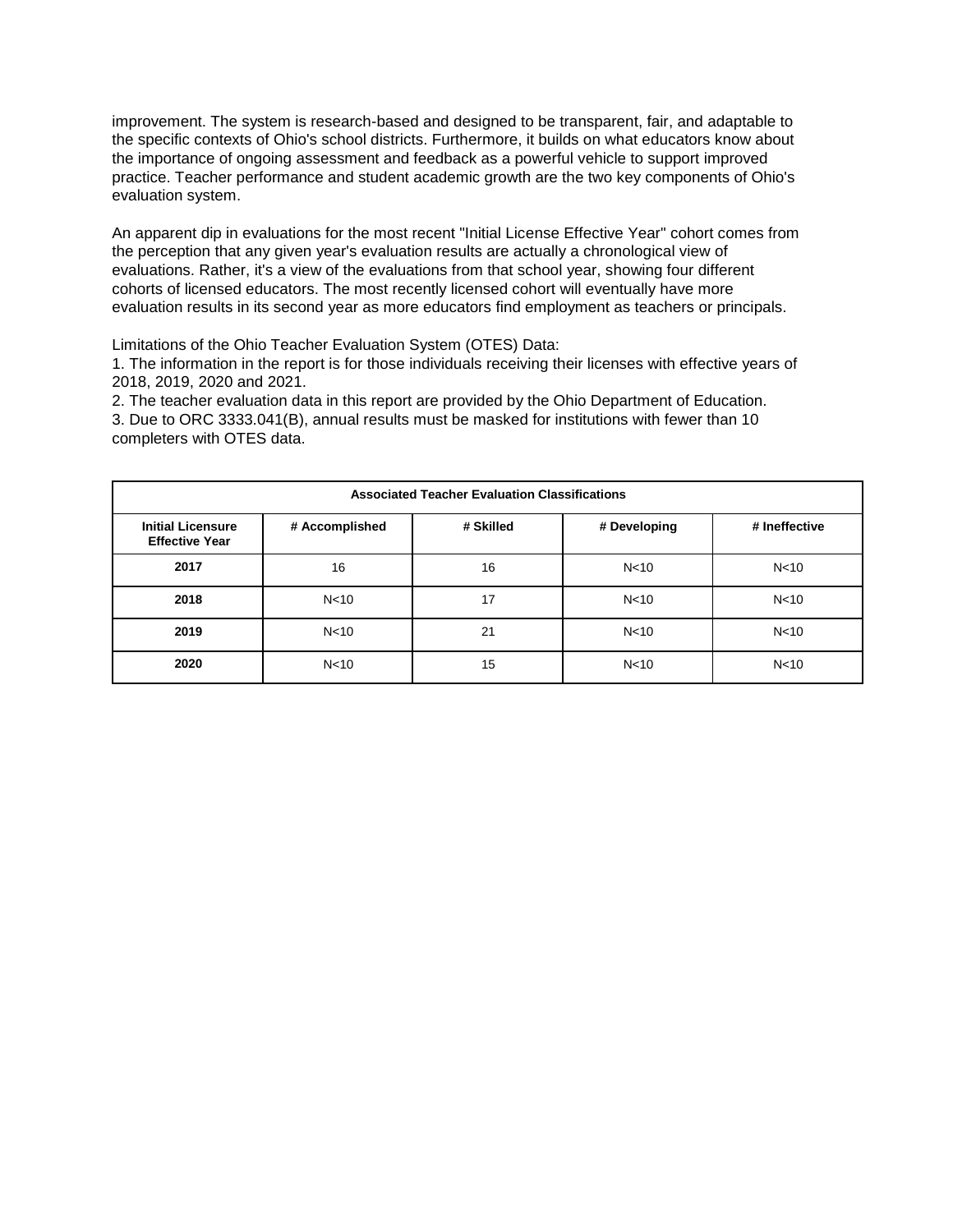# **CAEP Accountability Measure 2 (Int/Adv): Satisfaction of Employers and Stakeholder Involvement (R4.2|R5.3| RA4.1)** Data on employers' satisfaction with program completers.

# *Employer/Stakeholder Survey*

## *2020-21*

|                |                                                                                                                                            | Ohio<br>Dominican           | Ohio<br><b>Dominican</b>          | <b>State</b><br>of |
|----------------|--------------------------------------------------------------------------------------------------------------------------------------------|-----------------------------|-----------------------------------|--------------------|
|                | <b>Ohio Dominican University prepares its</b><br>graduates to:                                                                             | <b>Initial</b><br>Licensure | <b>Advance</b><br><b>Programs</b> | Ohio               |
|                |                                                                                                                                            | Mean                        | Mean                              | Mean               |
|                |                                                                                                                                            | $(N=5)$                     | $(N=2)$                           | $(N=459)$          |
| $\mathbf{1}$ . | Understand student learning and development.                                                                                               | 3.80                        | 3.50                              | 3.43               |
| 2.             | Respect the diversity of the students they teach.                                                                                          | 4.00                        | 4.00                              | 3.55               |
| 3.             | Know and understand the content area for<br>which they have instructional responsibility.                                                  | 3.80                        | 4.00                              | 3.51               |
| 4.             | Understand and use content-specific<br>instructional strategies to effectively teach the<br>central concepts and skills of the discipline. | 3.80                        | 3.50                              | 3.44               |
| 5.             | Be knowledgeable about assessment types, their<br>purposes, and the data they generate.                                                    | 3.60                        | 4.00                              | 3.31               |
| 6.             | Analyze data to monitor student progress and<br>learning.                                                                                  | 4.00                        | 4.00                              | 3.27               |
| 7.             | Use data to plan, differentiate, and modify<br>instruction.                                                                                | 3.80                        | 4.00                              | 3.24               |
| 8.             | Align their instructional goals and activities with<br>school and district priorities.                                                     | 3.80                        | 3.50                              | 3.36               |
| 9.             | Differentiate instruction to support the learning<br>needs of all students.                                                                | 3.80                        | 3.50                              | 3.24               |
|                | 10. Treat students fairly and establish an<br>environment that is respectful, supportive, and<br>caring.                                   | 4.00                        | 4.00                              | 3.64               |
|                | 11. Maintain an environment that is conducive to<br>learning for all students.                                                             | 4.00                        | 3.50                              | 3.50               |
|                | 12. Communicate clearly and effectively.                                                                                                   | 3.60                        | 4.00                              | 3.46               |
|                | 13. Collaborate effectively with other teachers,<br>administrators, and district staff.                                                    | 3.60                        | 4.00                              | 3.51               |
|                | 14. Understand, uphold, and follow professional<br>ethics, policies, and legal codes of professional<br>conduct.                           | 4.00                        | 4.00                              | 3.58               |
|                | 15. Assume responsibility for professional growth.                                                                                         | 3.80                        | 4.00                              | 3.46               |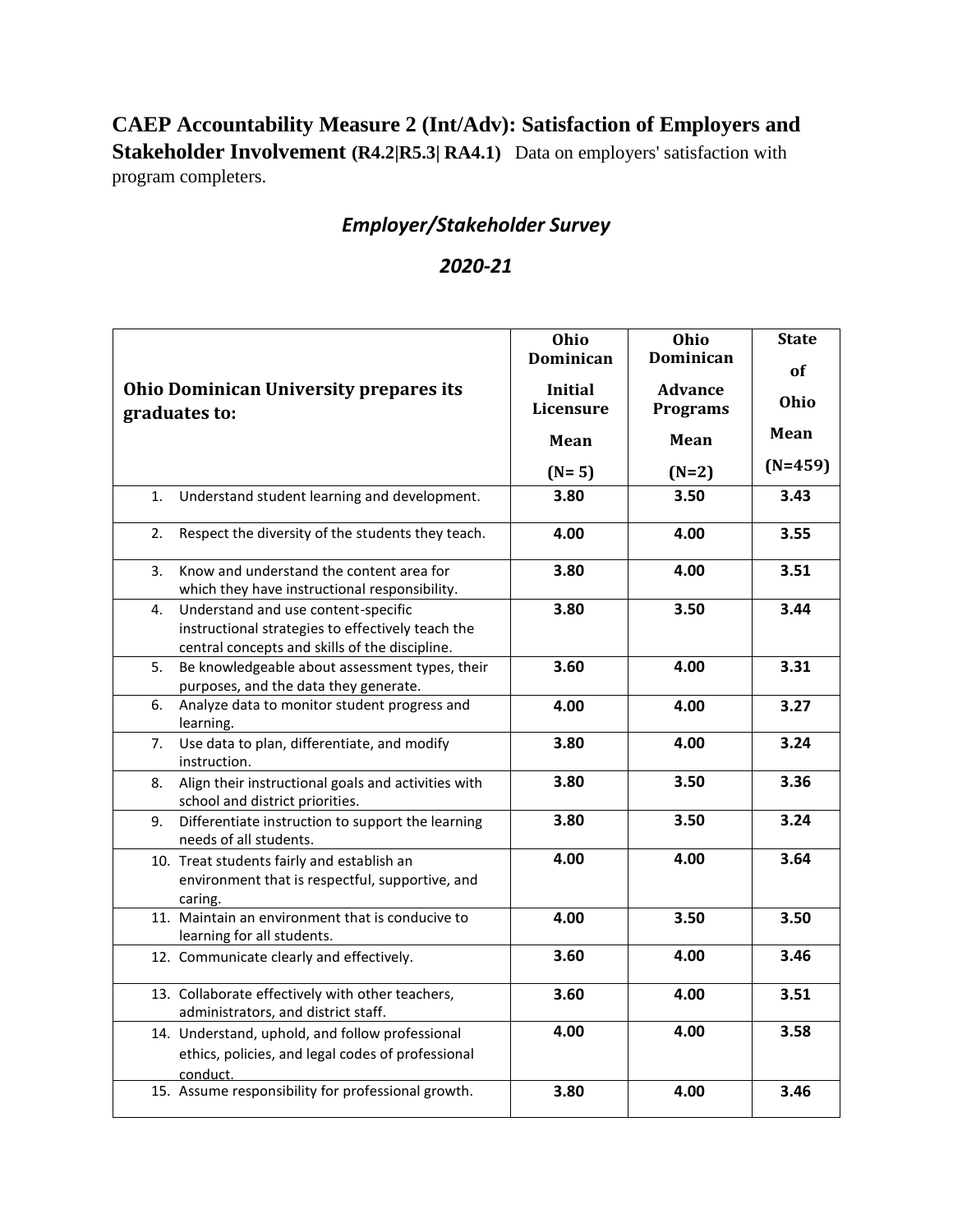**CAEP Accountability Measure 3 (Initial and Advanced): Candidate competency at completion. (R3.3)** Data provided should relate to measures the EPP is using to determine if candidates are meeting program expectations and ready to be recommended for licensure. (E.g.: EPP's Title II report, data that reflect the ability of EPP candidates to meet licensing and state requirements or other measures the EPP uses to determine candidate competency at completion.)

#### **Initial:**

# **Content Knowledge - Ohio Assessment for Educators (OAE) (Passing Score 220)**

The OAE assessmenta are based on state-approved and nationally recognized professional and academic standards, and contain a competency component with information about the knowledge and/or skills necessary for performing the job of a licensed educator in Ohio public and non-public schools. Therefore, the competencies collectively define the range of content to be measured by the test.

Reliability and Validity information can be found in Test Administration Technical Report. [http://www.oh.nesinc.com/PageView.aspx?f=HTML\\_FRAG/GENRB\\_TechReport.html](http://www.oh.nesinc.com/PageView.aspx?f=HTML_FRAG/GENRB_TechReport.html) [http://www.oh.nesinc.com/Content/Docs/OAE\\_TestAdministration\\_TechnicalReport\\_2019-20.pdf](http://www.oh.nesinc.com/Content/Docs/OAE_TestAdministration_TechnicalReport_2019-20.pdf)

|                                    | 3 data cycles totals: Average<br>(2018-2021) |
|------------------------------------|----------------------------------------------|
| <b>Unit (All Programs Average)</b> | 244.8                                        |
|                                    |                                              |
|                                    | Pass rate: N = 121 / 129 (94%)               |
| EC                                 | 239.7                                        |
| MC Language                        | 256.7                                        |
| MC Math                            | 241.7                                        |
| <b>MC Science</b>                  | 245.7                                        |
| <b>MC Social Studies</b>           | 241.3                                        |
| IS (Special Education)             | 251                                          |
| AYA Math                           | 230                                          |
| <b>AYA Social</b>                  | 244                                          |
| AYA ILA                            | 245.7                                        |
| <b>AYA Science</b>                 | 250                                          |
| Multi-age Art                      | 246                                          |
| TESOL                              | 246                                          |

#### **Content Knowledge Scores: EPP**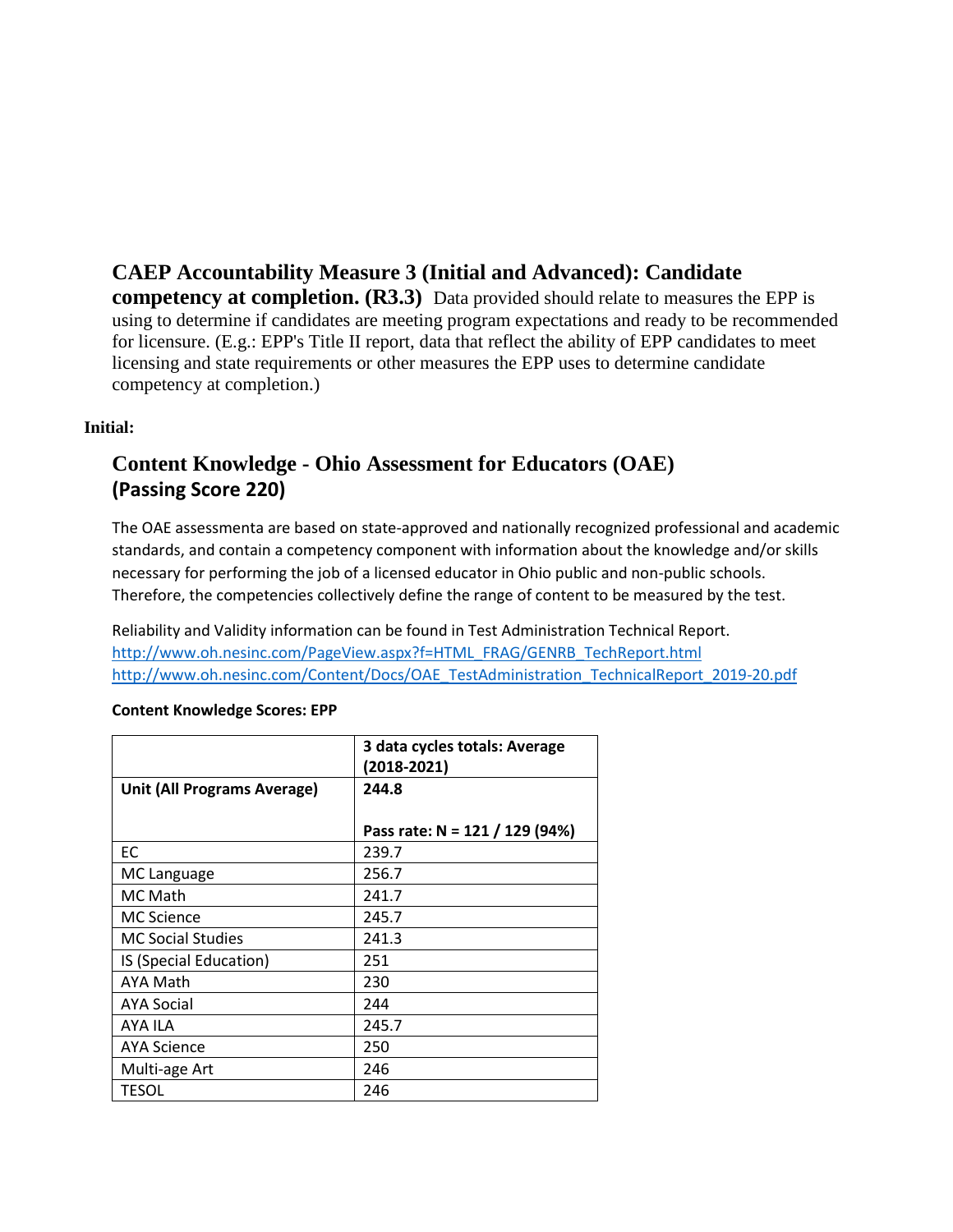#### **Pass Rates and Average Scores by Program**

### **Early Childhood**

| Year    | EC             | EC                   |
|---------|----------------|----------------------|
|         | Pass %         | <b>Average Score</b> |
| 2018-19 | $9/12 = 75%$   | 232                  |
| 2019-20 | $11/11 = 100%$ | 254.2                |
| 2020-21 | $7/7 = 100%$   | 232.86               |
| Totals  | $27/30 = 90%$  | 239.7                |

**EC Content Minority candidate performance:** 

| 2019-20 | Minority        | 253 |
|---------|-----------------|-----|
|         | candidate who   |     |
|         | took OAE EC     |     |
|         | Content $N = 1$ |     |
|         | (Passed)        |     |

#### **Middle Childhood**

| Year          | <b>MC</b><br>Language<br><b>Arts</b><br>Pass % | <b>MC</b><br>Language<br><b>Arts</b><br>Average<br><b>Score</b> | <b>MC</b><br><b>Math</b><br>Pass % | <b>MC</b><br>Math<br>Average<br><b>Score</b> | <b>MC</b><br><b>Science</b><br>Pass % | <b>MC</b><br><b>Science</b><br>Average<br><b>Score</b> | <b>MC Social</b><br>Pass % | <b>MC</b><br><b>Social</b><br>Average<br><b>Score</b> |
|---------------|------------------------------------------------|-----------------------------------------------------------------|------------------------------------|----------------------------------------------|---------------------------------------|--------------------------------------------------------|----------------------------|-------------------------------------------------------|
| 2018-         | $3/3 =$                                        | 256                                                             | $6/6 =$                            | 237                                          | $1/1 =$                               | 223                                                    | $3/3 =$                    | 226                                                   |
| 19            | 100%                                           |                                                                 | 100%                               |                                              | 100%                                  |                                                        | 100%                       |                                                       |
| 2019-         | $6/6 =$                                        | 266                                                             | $2/2 =$                            | 257                                          | $1/1 =$                               | 266                                                    | $6/7 = 86%$                | 249                                                   |
| 20            | 100%                                           |                                                                 | 100%                               |                                              | 100%                                  |                                                        |                            |                                                       |
| 2020-         | $2/2 =$                                        | 248                                                             | $1/1 =$                            | 231                                          | $1/1 =$                               | 248                                                    | $2/2=$                     | 249                                                   |
| 21            | 100%                                           |                                                                 | 100%                               |                                              | 100%                                  |                                                        | 100%                       |                                                       |
| <b>Totals</b> | 11/11                                          | 256.7                                                           | $9/9=100$                          | 241.7                                        | $3/3=10$                              | 245.7                                                  | $11/12=92$                 | 241.3                                                 |
|               | $=100%$                                        |                                                                 | %                                  |                                              | 0%                                    |                                                        | %                          |                                                       |

**No minority candidates**

#### **Special Education Content**

| Year    | IS             | -IS                  |
|---------|----------------|----------------------|
|         | Pass %         | <b>Average Score</b> |
| 2018-19 | $7/7 = 100%$   | 253                  |
| 2019-20 | $8/8 = 100%$   | 256                  |
| 2020-21 | $13/13 = 100%$ | 244                  |
| Totals  | 28/28=100%     | 251                  |

**Special Education Content Minority candidate performance:**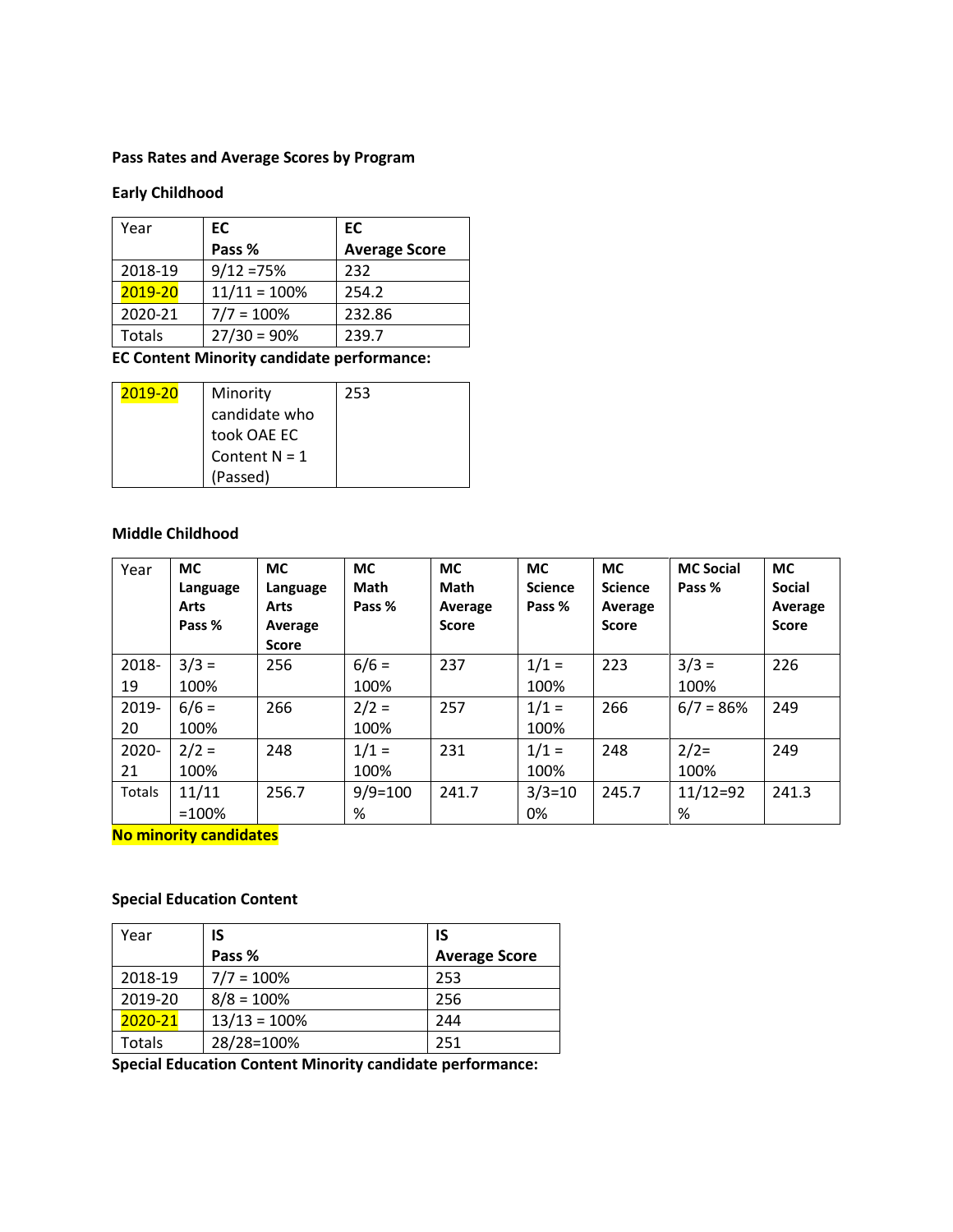| 2020-21 | Minority candidate who took $\vert$ 252 |  |
|---------|-----------------------------------------|--|
|         | OAE Special Ed Content $N = 2$          |  |
|         | (Both passed)                           |  |

#### **AYA Content**

| Year   | <b>AYA</b><br>Language<br>Arts<br>Pass % | <b>AYA</b><br>Language<br>Arts<br>Average<br><b>Score</b> | <b>AYA</b><br>Math<br>Pass % | <b>AYA</b><br><b>Math</b><br>Average<br><b>Score</b> |
|--------|------------------------------------------|-----------------------------------------------------------|------------------------------|------------------------------------------------------|
| 2018-  | $1/1=$                                   | 222                                                       | $2/2=$                       | 239                                                  |
| 19     | 100%                                     |                                                           | 100%                         |                                                      |
| 2019-  | $2/2=$                                   | 228                                                       | $3/3=$                       | 231                                                  |
| 20     | 100%                                     |                                                           | 100%                         |                                                      |
| 2020-  | $1/1=$                                   | 287                                                       | $1/1 =$                      | 220                                                  |
| 21     | 100%                                     |                                                           | 100%                         |                                                      |
| Totals | $3/3 = 100%$                             | 245.7                                                     | 6/6=100%                     | 230                                                  |

**No minority candidates**

|          | <b>AYA</b>     | <b>AYA</b>     | <b>AYA</b>         | <b>AYA</b>   |
|----------|----------------|----------------|--------------------|--------------|
|          | <b>Science</b> | <b>Science</b> | Soc.               | Soc. St.     |
|          | Pass %         | Average        | St.                | Average      |
|          |                | <b>Score</b>   | Pass %             | <b>Score</b> |
| $2017 -$ | $1/1 = 100%$   | 254            | $\frac{1}{2}$ =50% | 232          |
| 18       |                |                |                    |              |
| 2018-    | No             |                | $3/3=$             | 246          |
| 19       | completer      |                | 100%               |              |
| 2019-    | $1/1=$         | 260            | No                 |              |
| 20       | 100%           |                | completer          |              |
| $2020 -$ | $1/1=$         | 236            | $3/3=$             | 254          |
| 21       | 100%           |                | 100%               |              |
| Totals   | $3/3 = 100%$   | 250            | $6/8 = 75%$        | 244          |

**No minority candidates**

#### **Art Content**

|         | Art          | Art                  |
|---------|--------------|----------------------|
|         | Pass%        | <b>Average Score</b> |
| 2017-18 | $2/2 = 100%$ | 243                  |
| 2018-19 | $2/3 = 67%$  | 228                  |
| 2019-20 | Nο           |                      |
|         | completer    |                      |
| 2020-21 | $1/1 = 100%$ | 267                  |
| Totals  | $5/6 = 83%$  | 246                  |

**Art Content Minority candidate performance:**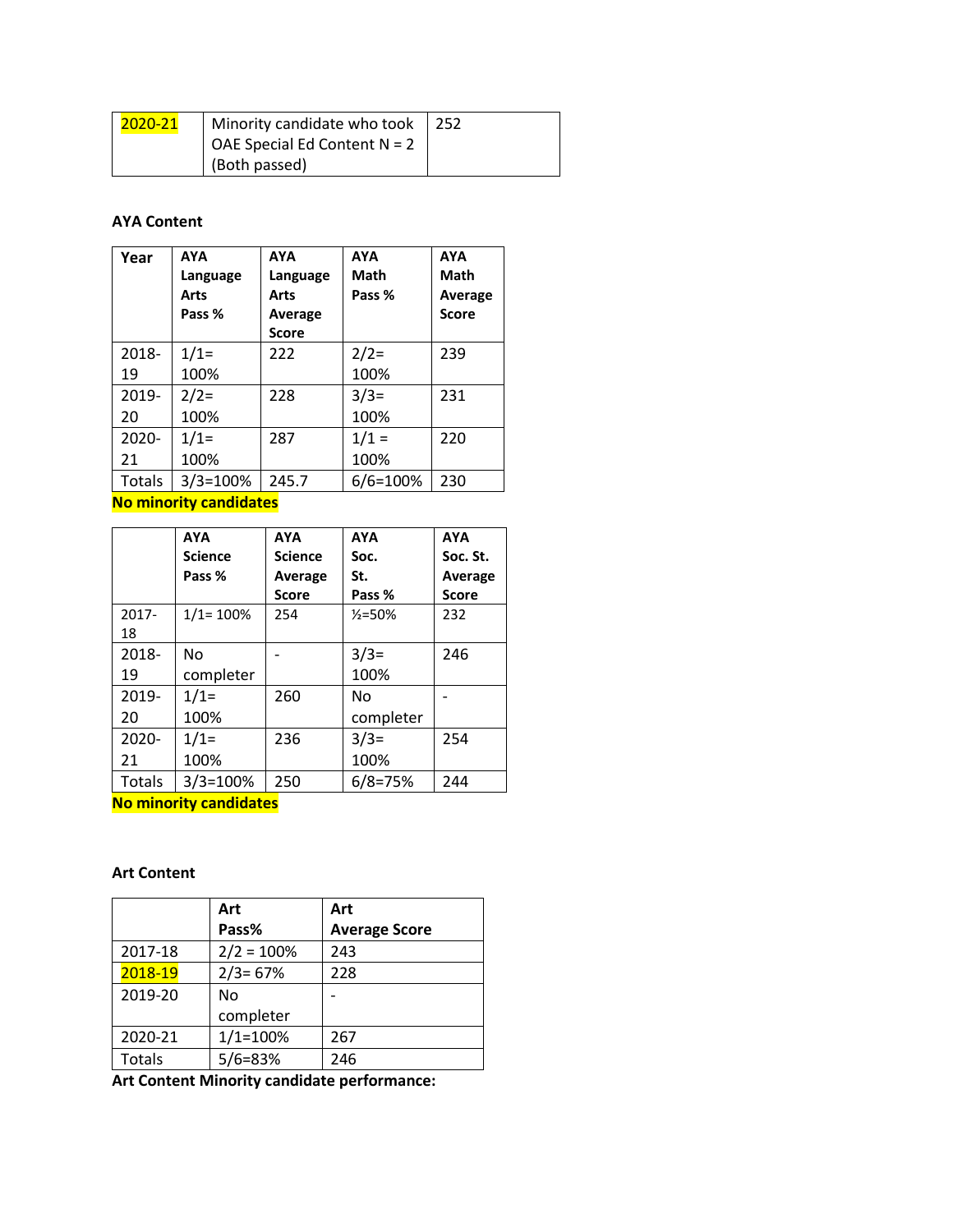| 2018-19 | Minority      | 187 |
|---------|---------------|-----|
|         | candidate     |     |
|         | who took OAE  |     |
|         | Art Content N |     |
|         |               |     |

#### **TESOL (English to Speakers of Other Languages)**

| Year    | <b>TESOL</b> | <b>TESOL</b>         |
|---------|--------------|----------------------|
|         | Pass %       | <b>Average Score</b> |
| 2018-19 | $2/2 = 100%$ | 259                  |
| 2019-20 | $4/5 = 80%$  | 225                  |
| 2020-21 | $3/3 = 100%$ | 254                  |
| Totals  | 9/10=90%     | 246                  |

**ESOL Content Minority candidate performance:** 

| 2019-20 | Minority            | 223 |
|---------|---------------------|-----|
|         | candidate           |     |
|         | who took OAE        |     |
|         | <b>ESOL Content</b> |     |
|         | $N = 4(3)$          |     |
|         | passed, 1           |     |
|         | failed)             |     |

## **CPAST: Student Teaching** *Pedagogy Summative* **Evaluation**

**Data evidence for CAEP R1.1. (InTASC 2c, InTASC 3d) Measured by CPAST Pedagogy Row D, Row I, Row M**

**Row D: Differentiated Methods (CAEP R1.1.) (InTASC 2C) Row I: Safe and Respectful Environment (CAEP R1.1)(InTASC 3d) Row M: Connections to Research and Theory (CAEP R1.1)**

> **2021 Spring-2020 Fall 2020 Spring-2019 Fall 2019 Spring-2018 Fall**

**Row (D. I. M.) Means by Race:**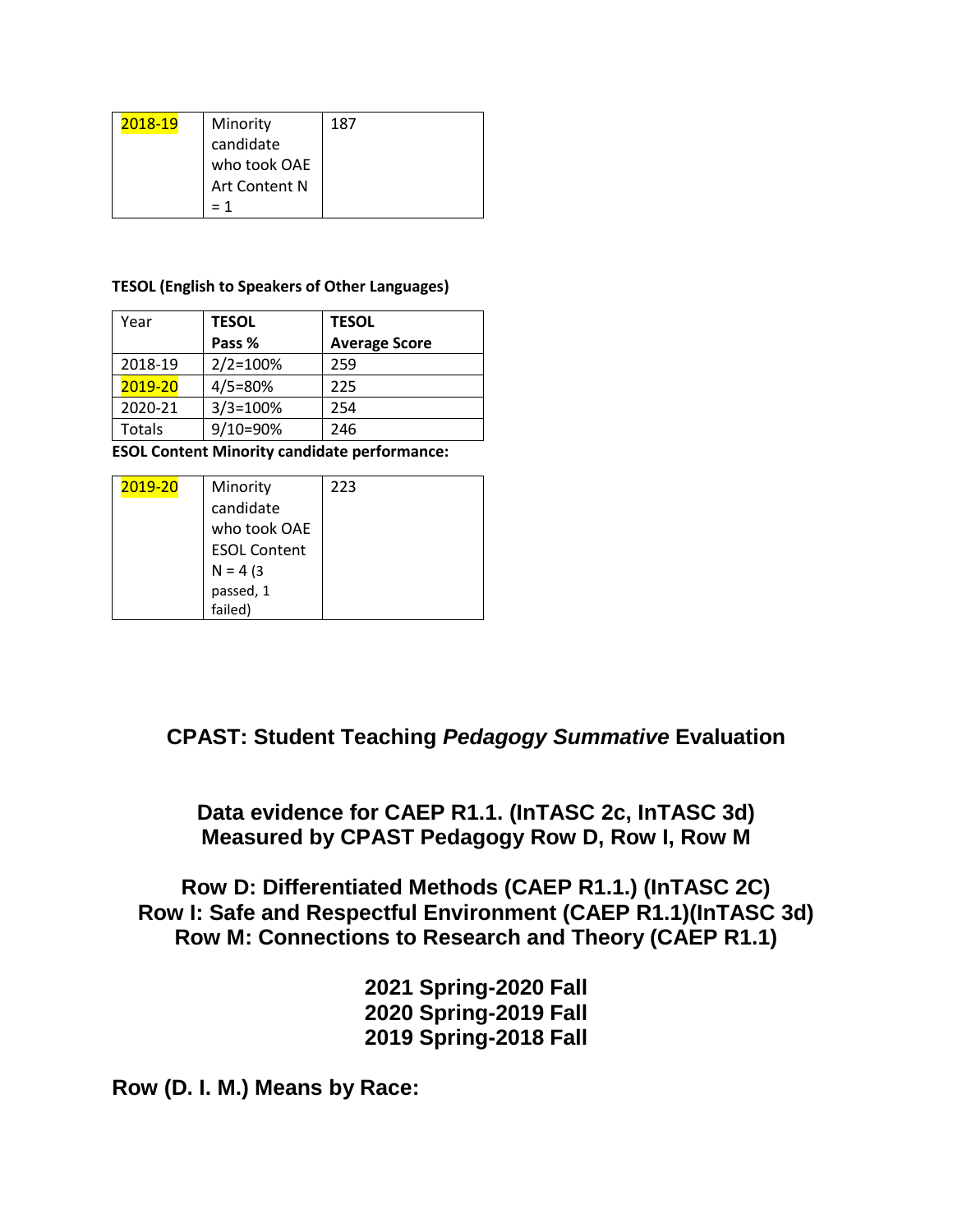| <b>Data</b><br><b>Cycle</b>                                                                      | Row D.<br><b>Mean</b> | <b>Row D. Mean</b>          | Row I.<br><b>Mean</b> | <b>Row I. Mean</b>         | Row<br>М.<br><b>Mean</b> | <b>Row M. Mean</b>         |
|--------------------------------------------------------------------------------------------------|-----------------------|-----------------------------|-----------------------|----------------------------|--------------------------|----------------------------|
| <b>Races</b><br>N in<br><b>EPP</b><br>Unit                                                       | <b>Minorit</b><br>y   | <b>White/Caucasia</b><br>ns | <b>Minorit</b><br>y   | <b>White/Caucasi</b><br>an | <b>Minorit</b><br>y      | <b>White/Caucasi</b><br>an |
| 2020-21<br><b>Minority</b><br>$N=3(2)$<br>Black, 1<br>Hispani<br>c)<br><b>White</b><br>$N=26$    | 2.67                  | 2.23                        | 2.67                  | 2.62                       | 2.67                     | 1.88                       |
| 2019-20<br><b>Minority</b><br>$N=7(2)$<br>Hispanic,<br>1 Black, 4<br>Foreign)<br>White<br>$N=29$ | 2.43                  | 2.3                         | 2.86                  | 2.67                       | 2.29                     | 2.07                       |
| 2018-19<br><b>Minority</b><br>$N = 1$<br>(Black)<br><b>White</b><br>$N=37$                       | 3.0                   | $\overline{2.4}$            | $\overline{3}$        | 2.6                        | $\overline{\mathbf{3}}$  | $\overline{2.2}$           |

# **edTPA: Summative Performance Assessment [Nationally Scored]**

**Data: Individual Task Scores & Total Passing Score**

| <b>Planning for</b><br><b>Instructing</b><br><b>Assessing</b><br>Cycle<br>*Passing<br><b>Instruction &amp;</b><br>and Engaging<br><b>Student</b><br><b>Student in</b><br>Learning<br>Assessment<br>Score = $37$<br>Learning | Data | Race | Task 1 | Task 2 | Task 3 | <b>TOTAL</b> |
|-----------------------------------------------------------------------------------------------------------------------------------------------------------------------------------------------------------------------------|------|------|--------|--------|--------|--------------|
|-----------------------------------------------------------------------------------------------------------------------------------------------------------------------------------------------------------------------------|------|------|--------|--------|--------|--------------|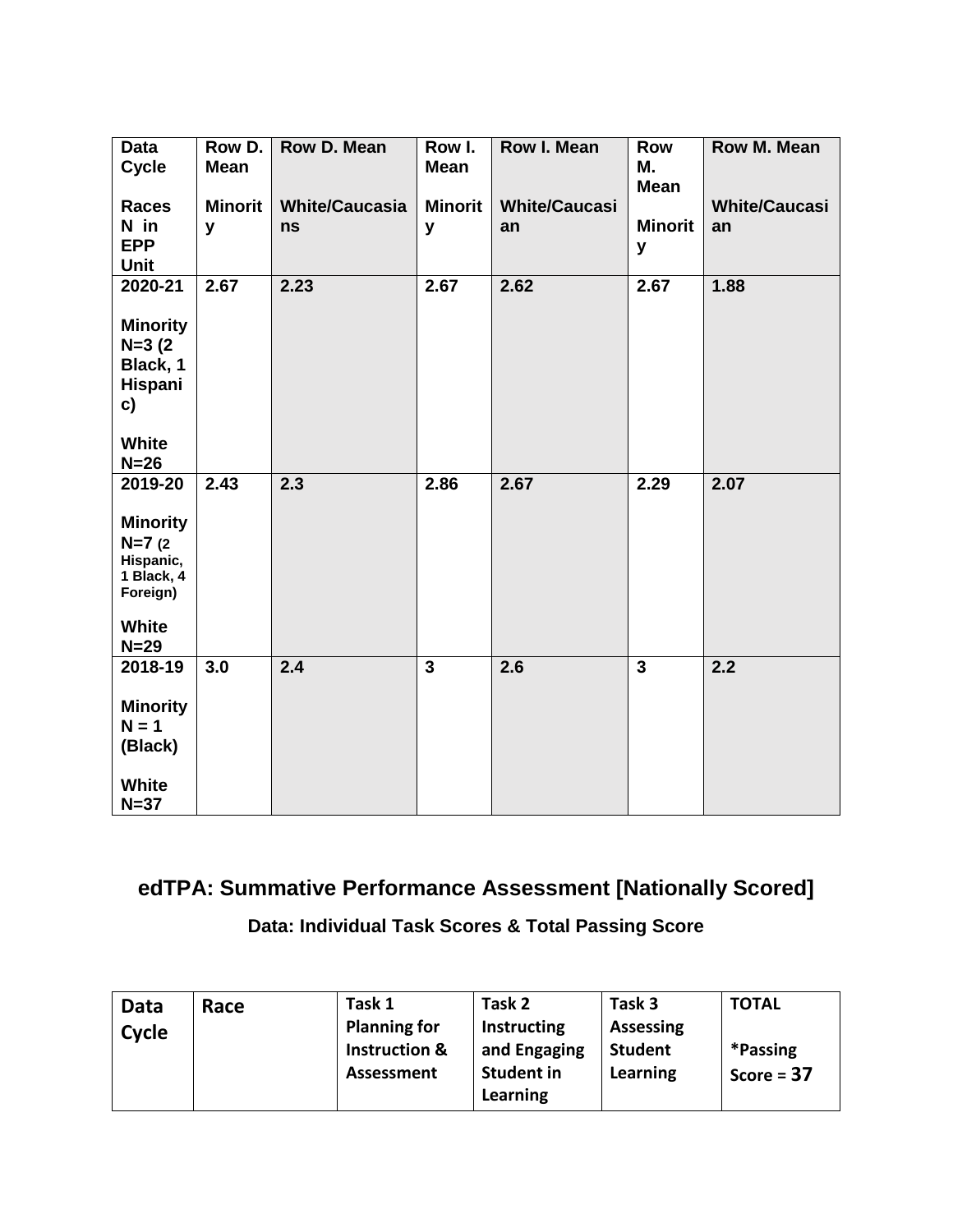|           |                                                         | <b>Mean Score</b><br>(Rubric 1-5) | <b>Mean Score</b><br>(Rubric 6-10) | <b>Mean Score</b><br>(Rubric 11-<br>15) | Mean  |
|-----------|---------------------------------------------------------|-----------------------------------|------------------------------------|-----------------------------------------|-------|
| $20 - 21$ | <b>Minority</b><br>$(N = 4; 2 Black/2)$<br>Hispanic)    | 13.38                             | 13.5                               | 13.17                                   | 42.7  |
|           | White $(N=26)$                                          | 14.35                             | 13.9                               | 13.72                                   | 42.03 |
| 19-20     | Minority $(N=7; 2)$<br>Hispanic, 1<br>Black, 4 Foreign) | 15.57                             | 15                                 | 15.29                                   | 47.3  |
|           | White $(N=31)$                                          | 14.9                              | 14.3                               | 14.26                                   | 43.47 |
| 18-19     | Minority (N=1,<br>Black)                                | 12                                | 14                                 | 8                                       | 34    |
|           | White $(N=37)$                                          | 15.7                              | 14.7                               | 14.6                                    | 45.6  |

## **Advanced:**

# **Educational Leadership: Ohio Assessment for Educators (OAE) Content Knowledge Assessment**

The OAE assessment frameworks are based on state-approved and nationally recognized professional and academic standards, and contain a competency component with information about the knowledge and/or skills necessary for performing the job of a licensed educator in Ohio public and non-public schools. Therefore, the competencies collectively define the range of content to be measured by the test.

Reliability and Validity information can be found in Test Administration Technical Report. [http://www.oh.nesinc.com/PageView.aspx?f=HTML\\_FRAG/GENRB\\_TechReport.html](http://www.oh.nesinc.com/PageView.aspx?f=HTML_FRAG/GENRB_TechReport.html) [http://www.oh.nesinc.com/Content/Docs/OAE\\_TestAdministration\\_TechnicalReport\\_2019-20.pdf](http://www.oh.nesinc.com/Content/Docs/OAE_TestAdministration_TechnicalReport_2019-20.pdf) [http://www.oh.nesinc.com/Content/Docs/OAE\\_TestAdministration\\_TechnicalReport\\_2018-19.pdf](http://www.oh.nesinc.com/Content/Docs/OAE_TestAdministration_TechnicalReport_2018-19.pdf)

## **Frameworks of Content Knowledge Assessments: Domain Information Educational Leadership**

|              | Domain (English to Speakers of Other Languages) | <b>Approximate Percentage of</b><br><b>Assessment Score</b> |
|--------------|-------------------------------------------------|-------------------------------------------------------------|
|              | Visionary and Inclusive Leadership              | 20%                                                         |
| $\mathbf{H}$ | <b>Student Learning</b>                         | 30%                                                         |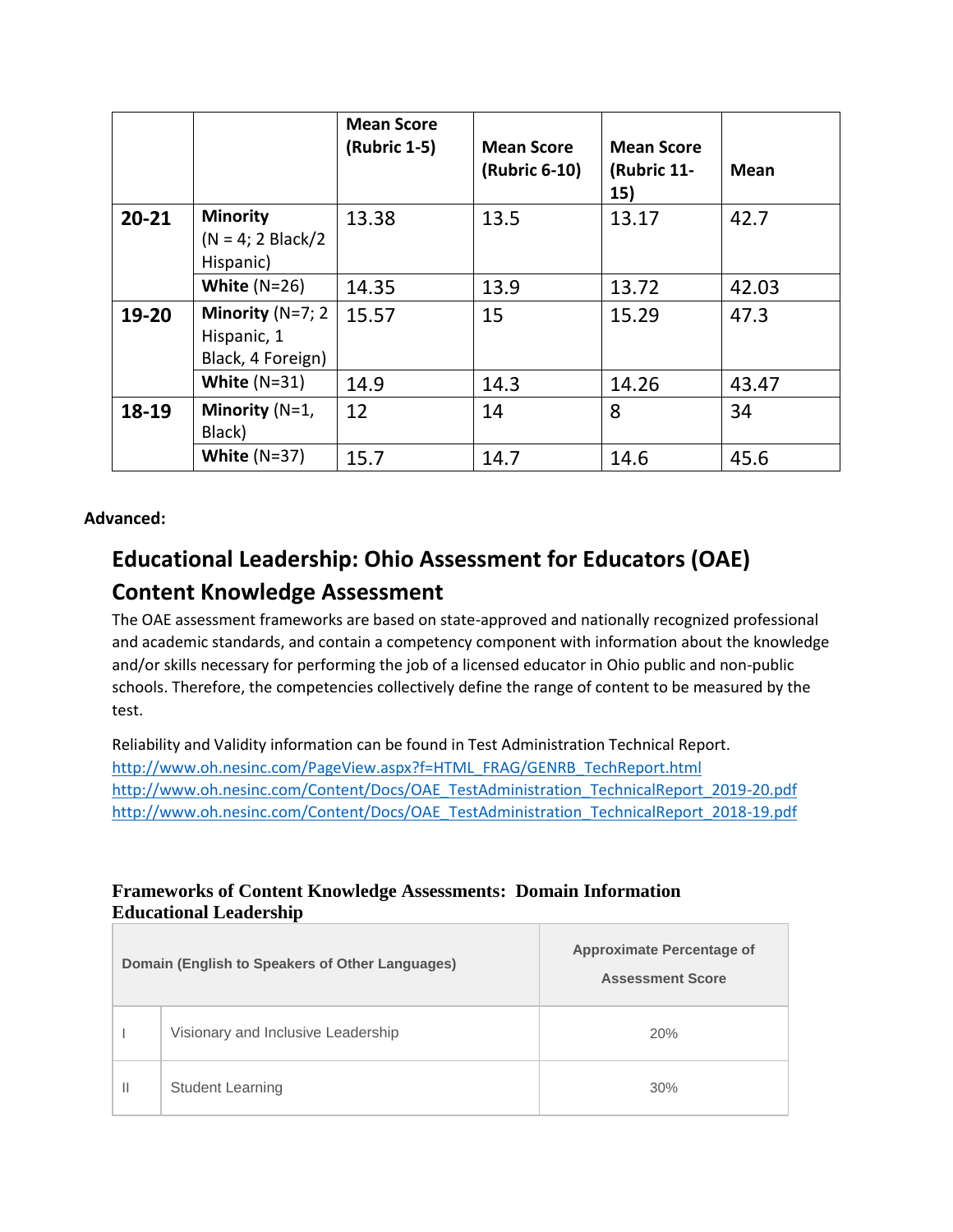|                | Domain (English to Speakers of Other Languages) | <b>Approximate Percentage of</b><br><b>Assessment Score</b> |
|----------------|-------------------------------------------------|-------------------------------------------------------------|
| $\mathbf{III}$ | <b>Systems for Capacity Building</b>            | 30%                                                         |
| IV             | Resource Management and Educational Law         | 20%                                                         |

## **SPA alignment: National Educational Leadership Preparation (NELP) alignment**

[http://www.oh.nesinc.com/Content/Docs/OAE\\_Principal\(5\\_12\)\\_AlignmentTable.pdf](http://www.oh.nesinc.com/Content/Docs/OAE_Principal(5_12)_AlignmentTable.pdf) (Evidence RA1.2. NELP Alignment)

#### **OAE Content Knowledge Educational Leadership**

#### **All Candidates Performances**

|         | N  | Passed       |                                            | Domain Scores (Range 1-4)      |                                          |                                         | Passing $>= 220$    |
|---------|----|--------------|--------------------------------------------|--------------------------------|------------------------------------------|-----------------------------------------|---------------------|
|         |    | $(\%)$       |                                            |                                |                                          |                                         | <b>Total Scaled</b> |
|         |    |              | Domain I<br>(NELP 1, 2,<br>$3, 5$ and $6)$ | Domain II<br>(NELP 3 and<br>4) | Domain III<br>(NELP 1, 5, 6)<br>and $7)$ | Domain IV<br>(NELP 2, 3, 6)<br>and $7)$ |                     |
| 2018-19 | 18 | 17 (94%)     | 3.7                                        | 3.4                            | 3.2                                      | 3.6                                     | 243.7               |
| 2019-20 | 20 | 20<br>(100%) | 3.6                                        | 3.3                            | 3.5                                      | 3.2                                     | 245.4               |
| 2020-21 | 18 | 18<br>(100%) | 3.7                                        | 3.2                            | 3.4                                      | 3.7                                     | 251.8               |
|         |    | Average      | 3.67                                       | 3.3                            | 3.37                                     | 3.5                                     |                     |

#### **Minority Candidates Performances**

| $18-19:$<br>Minority $N = 3$                                            |                                                                                     |            |                                                                                                                  |                     |  |  |  |  |
|-------------------------------------------------------------------------|-------------------------------------------------------------------------------------|------------|------------------------------------------------------------------------------------------------------------------|---------------------|--|--|--|--|
| Domain I                                                                | (1 Hispanic 2 Black)<br>Domain III<br>Domain II<br>Domain IV<br><b>Total Scaled</b> |            |                                                                                                                  |                     |  |  |  |  |
| 3.67                                                                    | 3.67                                                                                |            | 3                                                                                                                | $222*$              |  |  |  |  |
|                                                                         |                                                                                     | 3.67       |                                                                                                                  |                     |  |  |  |  |
| although he got 4, 4, 3 and 4 in Domain I, II, III and IV respectively. |                                                                                     |            | *One of minority candidates had a low score in Domain V. Constructed Response which caused him to fail the test, |                     |  |  |  |  |
| $19-20:$                                                                |                                                                                     |            |                                                                                                                  |                     |  |  |  |  |
| <b>Minority N=0</b>                                                     |                                                                                     |            |                                                                                                                  |                     |  |  |  |  |
| $20-21:$                                                                |                                                                                     |            |                                                                                                                  |                     |  |  |  |  |
| <b>Minority N=1</b>                                                     |                                                                                     |            |                                                                                                                  |                     |  |  |  |  |
| (Black)                                                                 |                                                                                     |            |                                                                                                                  |                     |  |  |  |  |
| Domain I                                                                | Domain II                                                                           | Domain III | Domain IV                                                                                                        | <b>Total Scaled</b> |  |  |  |  |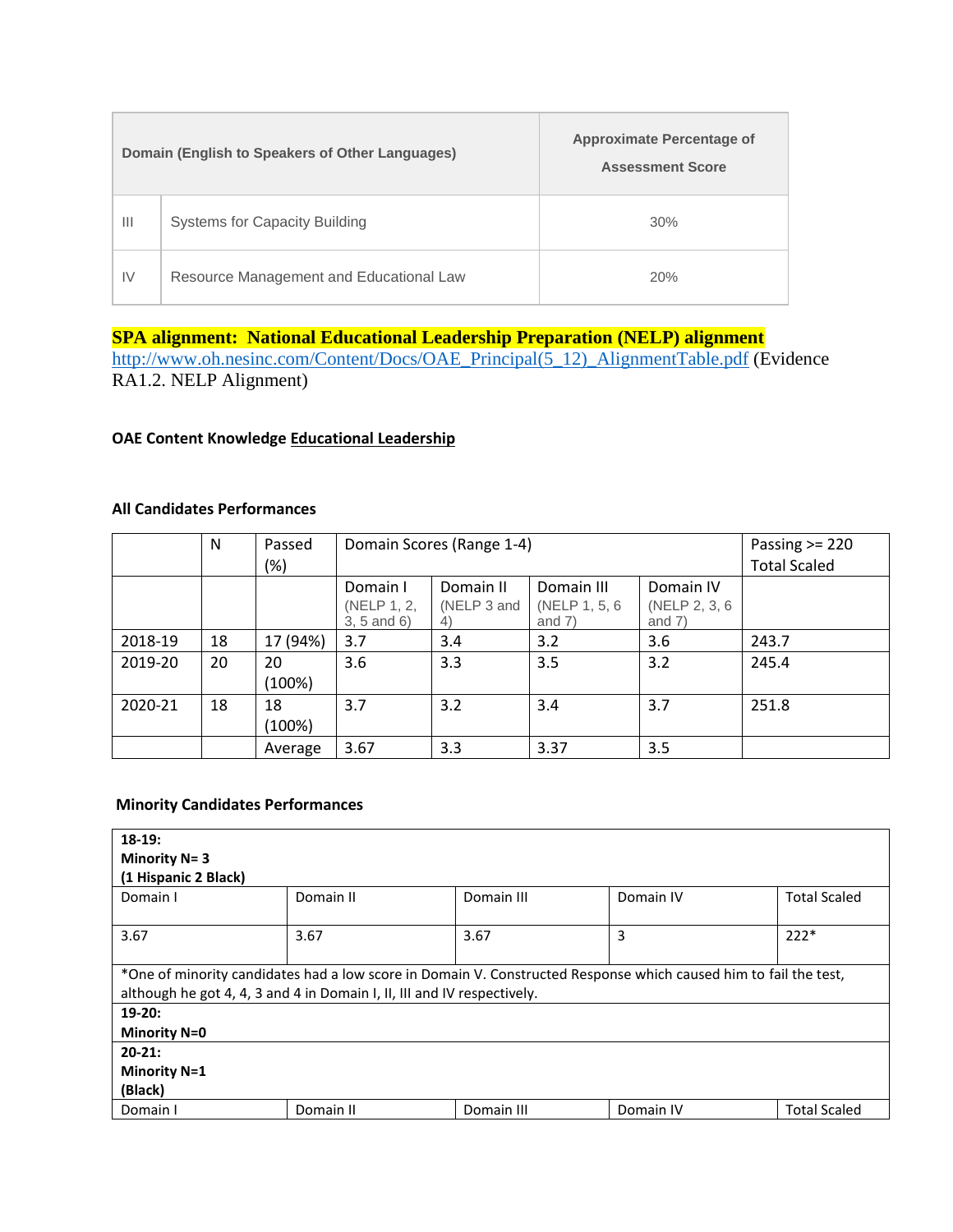|  |  | . .<br>- U - L<br>$- - -$ |
|--|--|---------------------------|

#### **OAE Content Knowledge Special Education**

#### **All Candidates Performances**

|         | N | Passed<br>(%) | Domain Scores (Range 1-4) |                                     |                                         | Passing $>= 220$<br><b>Total Scaled</b> |     |
|---------|---|---------------|---------------------------|-------------------------------------|-----------------------------------------|-----------------------------------------|-----|
|         |   |               | Domain I<br>(CEC 1)       | Domain II<br>(CEC 3, 4)<br>and $5)$ | Domain III<br>(CEC 2, 3, 5)<br>and $7)$ | Domain IV<br>(CEC 6 and                 |     |
| 2018-19 | 4 | 4 (100%)      | 3.25                      | 2.5                                 | 3.25                                    | 3.25                                    | 249 |
| 2019-20 | 4 | 4 (100%)      | 4                         | 3.5                                 | 3.5                                     | 3.75                                    | 267 |
| 2020-21 |   | 1(100%)       | 3                         | 4                                   | 4                                       | 4                                       | 266 |
|         |   | Average       | 3.42                      | 3.33                                | 3.58                                    | 3.67                                    |     |

#### **Minority Candidate Performance**

| $18-19:$<br><b>Minority N= 1</b><br>(1 Black) |           |            |           |                                |
|-----------------------------------------------|-----------|------------|-----------|--------------------------------|
| Domain I                                      | Domain II | Domain III | Domain IV | Passing >= 220<br>Total Scaled |
| 3                                             | 2         | 3          | 3         | 231                            |
| $19-20:$                                      |           |            |           |                                |
| <b>Minority N=0</b>                           |           |            |           |                                |
| $20-21:$                                      |           |            |           |                                |
| <b>Minority N=0</b>                           |           |            |           |                                |

# **CAEP Accountability Measure 4 (Initial and Advanced): Ability of completers to be hired** (in positions for which they have prepared.)

#### Employment Data

Initial Licensure:

| Number of Graduates   Employed in | <b>Teaching Field</b> | <b>Attending Graduate School</b> |
|-----------------------------------|-----------------------|----------------------------------|
|-----------------------------------|-----------------------|----------------------------------|